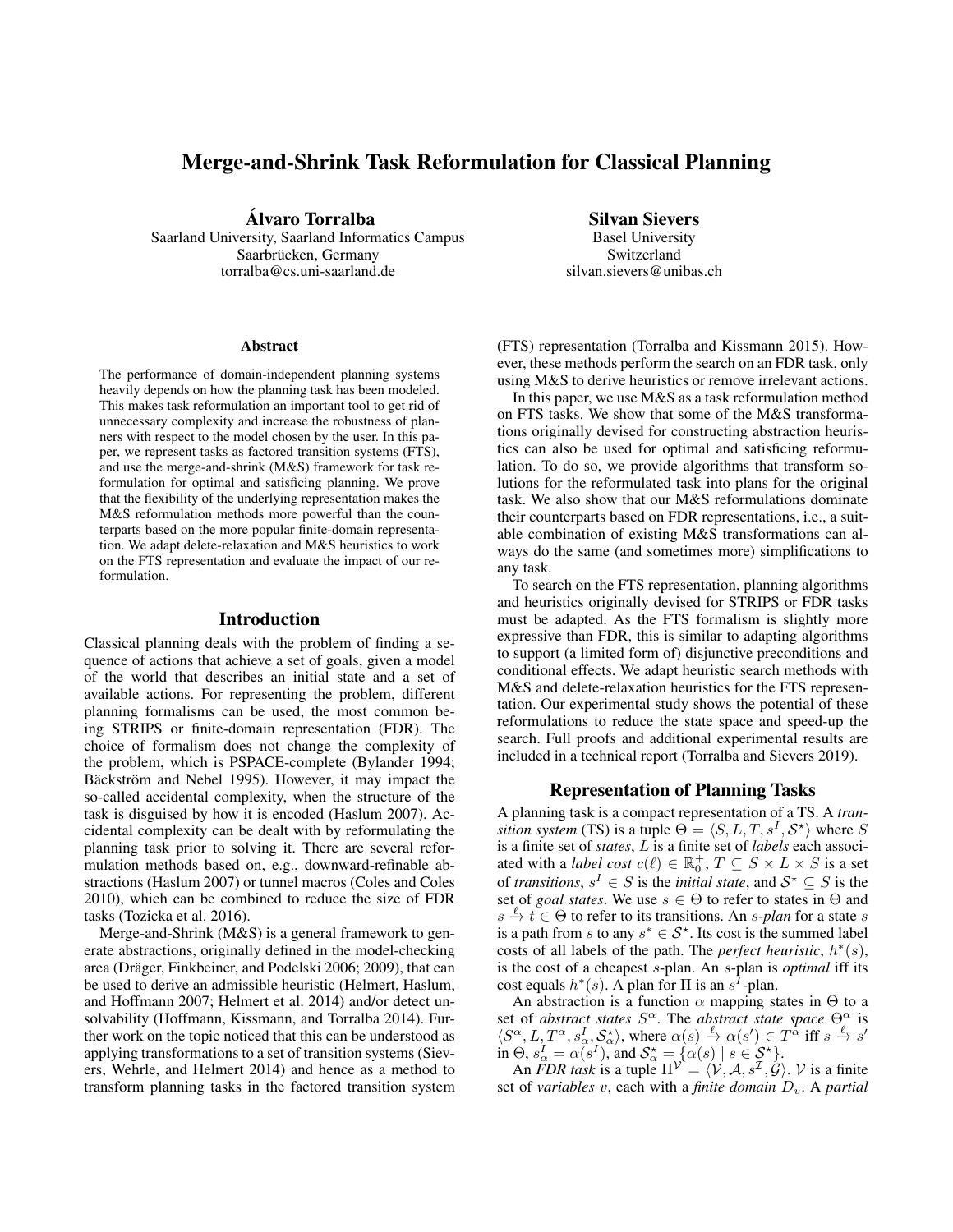*state* is a function s on a subset  $V(s)$  of V, so that  $s(v) \in D_v$ for all  $v \in V(s)$ ; s is a *state* if  $V(s) = V$ . s<sup>T</sup> is the *initial state* and the *goal*  $G$  is a partial state.  $A$  is a finite set of *actions*. Each  $a \in \mathcal{A}$  is a tuple  $\langle pre_a, \mathit{eff}_a, \mathit{c}(a) \rangle$  where  $\mathit{pre}_a$ and eff <sup>a</sup> are partial states, called its *precondition* and *effect*, and  $c(a) \in \mathbb{R}_0^+$  is its *cost*. An action a is applicable in a state s if  $\forall_{v \in \mathcal{V}(pre_a)} s(v) = pre_a(v)$ . Applying it yields the successor state  $s[[a]]$  with  $s[[a]](v) = eff_a(v)$  if  $v \in V(eff_a)$ <br>and  $s[[a]](v) = s(v)$  otherwise and  $s[[a]](v) = s(v)$  otherwise.

The state space of an FDR task  $\Pi^{\mathcal{V}}$  is a TS  $\Theta =$  $\langle S, L, T, s^I, S^{\hat{\star}} \rangle$  where S is the set of all states,  $s^I = s^{\mathcal{I}}$ ,  $s \in S^*$  iff  $\forall_{v \in V(G)} G(v) = s(v)$ ,  $L = A$ , and  $s \stackrel{a}{\to} s[[a]] \in T$ <br>if a is applicable in s if  $a$  is applicable in  $s$ .

An *FTS task* is a set of TSs  $\{\Theta_1, \dots, \Theta_n\}$  with a common set L of labels. The synchronized product  $\Theta_1 \otimes \Theta_2$  of two TSs is another TS with states  $S = \{(s_1, s_2) \mid s_1 \in \Theta_1 \wedge s_2 \in$  $\Theta_2$ , labels  $L = L_1 = L_2$ , transitions  $T = \{(s_1, s_2) \stackrel{\ell}{\to}$  $(s_1's_2') \mid s_1 \xrightarrow{\ell} s_1' \in \Theta_1 \wedge s_2 \xrightarrow{\ell} s_2' \in \Theta_2$ , initial state  $s^{\mathcal{I}} = (s_1^{\mathcal{I}}, s_2^{\mathcal{I}})$ , and goal states  $S^* = \{ (s_1, s_2) \mid s_1 \in S_1^* \wedge$  $s_2 \in \mathcal{S}_2^{\star}$ .

The state space of an FTS task  $\Pi^{\mathcal{T}} = \{\Theta_1, \dots, \Theta_n\}$  is defined as  $\Theta = \Theta_1 \otimes \cdots \otimes \Theta_k$ . Whenever it is not clear from context, we will use subscripts to differentiate states in the state space  $(s, s', t \in \Theta)$  and in the individual components  $(s_i, s'_i, t_i \in \Theta_i)$ . Given  $s \in \Theta$ , we write  $s[\Theta_i]$  to refer to the projection of s onto  $\Theta_i$ . A solution  $\pi$  for an FTS task is a sequence  $s_0 \xrightarrow{\ell_1} s_1 \xrightarrow{\ell_2} \dots \xrightarrow{\ell_k} s_k$  such that  $s_k \in S^*$ .

There is a close connection between FTS and FDR tasks, since TSs in an FTS task correspond to FDR variables with domain equal to the set of states of the TS. Then, states in FDR (which are assignments of values to variables) correspond to states in the FTS representation, which are an assignment of states  $s_i$  to each  $\Theta_i$ . Given an FDR task  $\Pi^{\mathcal{V}}$  it is simple to construct the corresponding FTS task, which we call the *atomic* representation of  $\Pi^{\mathcal{V}}$ . There is a TS  $\Theta_v$  for every variable v, with one state  $s_v \in \Theta_v$  per value in  $D_v$ . For every action  $a \in \mathcal{A}$ , there is an outgoing transition from  $s_v$  if  $v \notin V(pre_a)$  or  $pre_a(v) = s_v$  which leads to  $s_v$  if  $v \notin V(eff_a)$  or  $t_v$  if  $eff_a(v) = t_v$ .

As running example, consider a task where a truck can drive between four locations with a limited amount of fuel and with the restriction that the engine can only be turned on with a full tank. This can be encoded as an FDR task with three variables  $V = \{v_t, v_f, v_s\}$  with domains  $D_t$  ${A, B, C, D}$ ,  $D_f = {2, 1, 0}$ , and  $D_s = {off, rd, on}$ that represent the position of the truck, the amount of fuel available, and the status of the engine (off, ready, on), respectively. In the atomic FTS task, shown in Fig. 1a, there are hence three TSs  $\Theta^{v_t}, \Theta^{v_f}, \Theta^{v_s}$ , one for each variable. The task has an action  $\text{DR}_{x-y,f_1-f_2}$  with precondition  $\{v_t =$  $x, v_f = f_1, v_s = \text{on}$  and effect  $\{v_t = y, v_f = f_2\}$  for every pair of connected locations  $(x, y)$ , and every  $f_1, f_2 \in D_f$  s.t.  $f_2 = f_1 - 1$ . These actions induce transitions from x to y in  $\Theta^{v_t}$ , from  $f_1$  to  $f_2$  in  $\Theta^{v_f}$ , and a self-looping transition at state on in  $\Theta^{v_s}$ . Furthermore, there exist actions checkfuel, CF, with precondition  $\{v_f = 2, v_s = \text{off}\}\$ and effect  ${v_s = rd}$  and ON with precondition  ${v_s = rd}$  and effect  ${y_s = \text{on}}$ . All actions have unit cost. The initial state of the FDR task is  $s^{\mathcal{I}} = \{v_t = A, v_f = 2, v_s = \text{off}\}\$ and its goal



(c) After shrinking and removing (d) After merging and pruning irrelevant label ON. unreachable states.

Figure 1: Example FTS task where a truck must drive from A to D with a fuel capacity of 2 and the restriction to first check the fuel capacity and turn on the engine. Transitions with wildcards (\*) have multiple labels, e.g.,  $DR_{A-B,*}$  stands for  $DR_{A-B,2-1}$  and  $DR_{A-B,1-0}$ . Each subfigure corresponds to a reformulation (see Section ).

is  $\mathcal{G} = \{v_t = D\}$ , which translates to  $(A, 2, \text{off})$  being the initial state (marked with incoming arrows) and all  $(D, *, *)$ being goal states (marked with double circles) of the FTS task.

The reverse transformation from an FTS to an FDR task is not as straightforward and it may require to introduce more FDR actions than there are labels in the FTS task. The reason is that transitions in the individual TSs are more expressive than the precondition-effect tuple of FDR actions because they can encode a limited form of angelic non-determinism, disjunctive preconditions, and conditional effects. Consider the task shown in Fig. 1b, an FTS task of the same planning task that uses label DR for all drive actions. Translating this task to FDR requires re-introducing multiple actions to represent DR for different pairs of locations and amounts of fuel. One reason is the non-determinism where there are multiple transitions with the same label and source state, but different targets. For example, in the state  $(A, 2, on)$ , we can apply two transitions with label DR to reach either  $(C, 1, on)$ or (B, 1, on). The non-determinism is angelic because the result is chosen by the planner at will. Also, the transitions in  $\Theta^{v_f}$  encode a disjunctive precondition (DR is applicable for  $v_f = 2$  or  $v_f = 1$ ) and conditional effects (the result of DR is  $v_f = 1$  iff  $v_f = 2$  holds in the source state).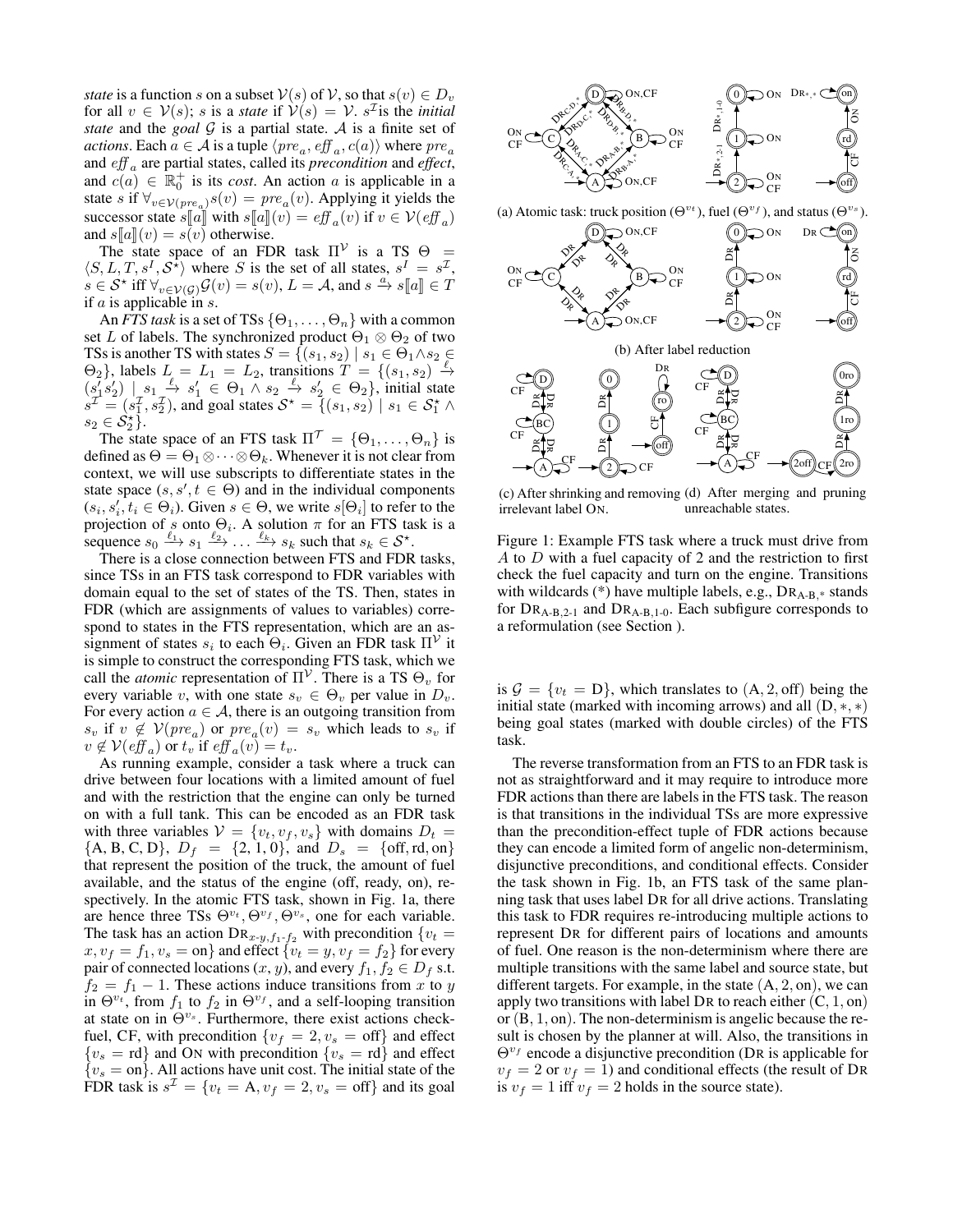# M&S Task Reformulation Framework

A task reformulation is a transformation of a task such that any solution for the new task can be transformed into a solution for the original task. We follow the definition of task reduction introduced by Tozicka et al. (2016) but without requiring the reformulated task to be smaller than the input task. Most of the reformulations we consider aim to reduce the size of the task, but reformulations that make the task bigger may be useful as well, e.g., if it makes the search space smaller.

Definition 1 (Task reformulation). *A task reformulation* ρ *is a partial function from tasks to tasks s.t.:*

- *1.* ρ(Π) *is solvable if and only if* Π *is solvable, and*
- 2. *there exists a plan reconstruction function*  $\frac{}{\sqrt{2}}$  *that maps each solution*  $\pi$  *of*  $\rho(\Pi)$  *to a solution*  $\overleftarrow{\rho}(\pi)$  *of*  $\Pi$ *.*

A task reformulation is *polynomial* if both  $\rho$  and  $\overline{p}$  can be computed in polynomial time in the size of the input task and the reconstructed plan. It is *optimal* if, given an optimal plan  $\pi$  of  $\rho(\Pi)$ ,  $\rho(\pi)$  is an optimal plan of  $\Pi$ . We are interested in polynomial reformulations for optimal and satisficing planning. Note that we explicitly allow the reformulated plan to be exponentially larger than the input task. This is necessary for domains (e.g. Towers of Hanoi) where the original plan is exponentially long, but a reformulation with a solution that implicitly encodes the plan can be found in polynomial time.

## Merge-and-Shrink Transformations

There are multiple M&S transformations that can be used to reformulate an FTS task  $\Pi^{\mathcal{T}} = \{\Theta_1, \dots, \Theta_n\}$  with labels L. A transformation is *exact* if it preserves the set of solutions and hence is an optimal reformulation.

*Label reduction* reduces the set of labels by mapping some of them to a common new one (Sievers, Wehrle, and Helmert 2014). It is exact if for any pair of labels  $\ell, \ell' \in L$ reduced to the same label,  $c(\ell) = c(\ell')$  and  $\ell$  and  $\ell'$  induce the same transitions in all but (at most) one  $\Theta_i$ ,  $1 \leq i \leq n$ . The task of Fig. 1b is the result of repeatedly applying exact label reduction on the atomic task of Fig. 1a. By itself, it does not affect the search space, but it reduces the amount of labels increasing the efficiency and effectiveness of other transformations.

*Shrinking* consists of replacing one TS  $\Theta_i \in \Pi^{\mathcal{T}}$  by an abstraction thereof. This results in an abstraction of the original task, possibly introducing spurious plans that do not have any counterpart in the original task. Therefore, not all shrink transformations are suitable for task reformulation. However, using refinable abstraction hierarchies is a long standing idea in planning (Sacerdoti 1974; Bacchus and Yang 1994; Knoblock 1994). We compute refinable abstractions via shrinking strategies based on bisimulation (Milner 1971).

**Definition 2** (Bisimulation). Let  $\Theta = \langle S, L, T, s^I, \mathcal{S}^* \rangle$  be *a TS. An equivalence relation* ∼ *on* S *is a goal-respecting bisimulation iff*  $s \sim t$  *implies that*  $(a)$   $s \in S^* \leftrightarrow t \in S^*$ ,  $and (b) \{ [s'] \mid s \stackrel{\ell}{\to} s' \in T \} = \{ [t'] \mid t \stackrel{\ell}{\to} t' \in T \}$  *for all*  $\ell \in L$  where  $[s]$  denotes the equivalence class of s.

Bisimulation shrinking aggregates all states in the same equivalence class of the coarsest bisimulation of some  $\Theta_i \in$  $\Pi^{\prime}$ . This is a symmetry-reduction technique that preserves all plans and as such is an exact transformation (Helmert et al. 2014; Sievers et al. 2015). In our example (cf. Fig. 1b), states B and C of  $\Theta^{v_t}$  are bisimilar in  $\Theta^{v_t}$  and are hence combined into a new state BC by bisimulation shrinking (cf. Fig. 1c). Note that shrinking  $B$  and  $C$  is only possible after label reduction, since otherwise their outgoing labels differ.

When preserving optimality is not necessary, it suffices to guarantee that any abstract plan can be refined into a real plan. Hoffmann, Kissmann, and Torralba (2014) used shrinking strategies with this property for proving unsolvability with M&S. We re-define these strategies using a different nomenclature based on the notion of weak bisimulation (Milner 1971; 1990). The key idea is to consider  $\tau$ *labels* which are "internal" to a TS in the sense that they can always be taken in  $\Theta_i$  without changing other TSs. The set of  $\tau$ -labels for  $\Theta_i$  consists of those labels  $\ell$  having a transition  $s_j \stackrel{\ell}{\to} s_j \forall s_j \in \Theta_j \ \forall \Theta_j, j \neq i$ . Other definitions are possible; ours is more general than that of own-labels used by Hoffmann, Kissmann, and Torralba (2014), whereas there are stronger notions based on dominance (Torralba 2017; 2018). We use  $\Rightarrow$  to denote a (possibly empty) path using only  $\tau$ -labels, and  $s \stackrel{\ell}{\Longrightarrow} s'$  as a shorthand for  $s \stackrel{\tau}{\Longrightarrow} \stackrel{\ell}{\Longrightarrow} \stackrel{\tau}{\Longrightarrow}$  $s'.$ 

Following the observation by Haslum (2007) that it suffices to focus on paths with labels that either are outside relevant (i.e., have some effect on other variables) or reach the goal, we devise a variant of weak bisimulation that ignores some irrelevant paths. We say that a label  $\ell$  is outside relevant for a transition system  $\Theta_i$  if there exists some  $\Theta_j$  with  $i \neq j$  such that  $s_j \xrightarrow{\ell} t_j$  for some  $s_j \neq t_j$ . A path  $s_i \xrightarrow{\ell} s'_i$  is *relevant* for  $\Theta_i$ , if  $\ell$  is outside relevant for  $\Theta_i$ , or there does not exist  $s_i \stackrel{\tau}{\implies} s''_i$  such that  $s'_i \sim s''_i$ . Otherwise, it is safe to ignore such path in weak bisimulation because the alternative  $\tau$ -path can always be used to reach  $s''$  instead.

Definition 3 (Weak Bisimulation). *Let* Θ *be a TS with a set*  $τ$  *of*  $τ$ *-labels, and a set*  $T_{rel}$  *of relevant paths. An equivalence relation* ∼ *on* S *is a* goal-respecting weak bisimulation *iff*  $s \sim t$  *implies*  $(\exists_{s' \in S^*} s \Longrightarrow^{\tau} s') \leftrightarrow (\exists_{t' \in S^*} t \Longrightarrow^{\tau} t')$ *, and*  $\forall_{\ell \in L} \{ [s'] \mid s \stackrel{\ell}{\Longrightarrow} s' \in T_{rel} \} = \{ [t'] \mid t \stackrel{\ell}{\Longrightarrow} t' \in T_{rel} \}.$ 

Weak bisimulation shrinking maps all weakly bisimilar states into the same abstract state. In our example (cf. Fig. 1b), ON is a  $\tau$ -label in  $\Theta^{v_s}$ , therefore states rd and on of  $\Theta^{v_s}$  are weakly bisimilar (both have a single relevant path  $\frac{DR}{\Longrightarrow}$  [on]) resulting in  $\Theta^{v_s}$  as shown in Fig. 1c.

Another useful abstraction transformation consists of removing TSs with a *core* state. We say that a state  $s^C$  is a *core* for  $\Theta_i$  if (1) for every outside relevant label  $\ell$  there exists  $s^C \stackrel{\ell}{\Longrightarrow} s^C$ , (2) there is a  $\tau$ -path from the initial state to  $s^C$ , and (3) there is a  $\tau$ -path from  $s^C$  to a goal state. Such a TS can be abstracted away because all outside relevant labels can always be reached via a  $\tau$ -path through  $s^C$ .

*Merging* replaces two TSs by their synchronized product. Fig. 1d shows the FTS task that results from merging  $\Theta^{v_f}$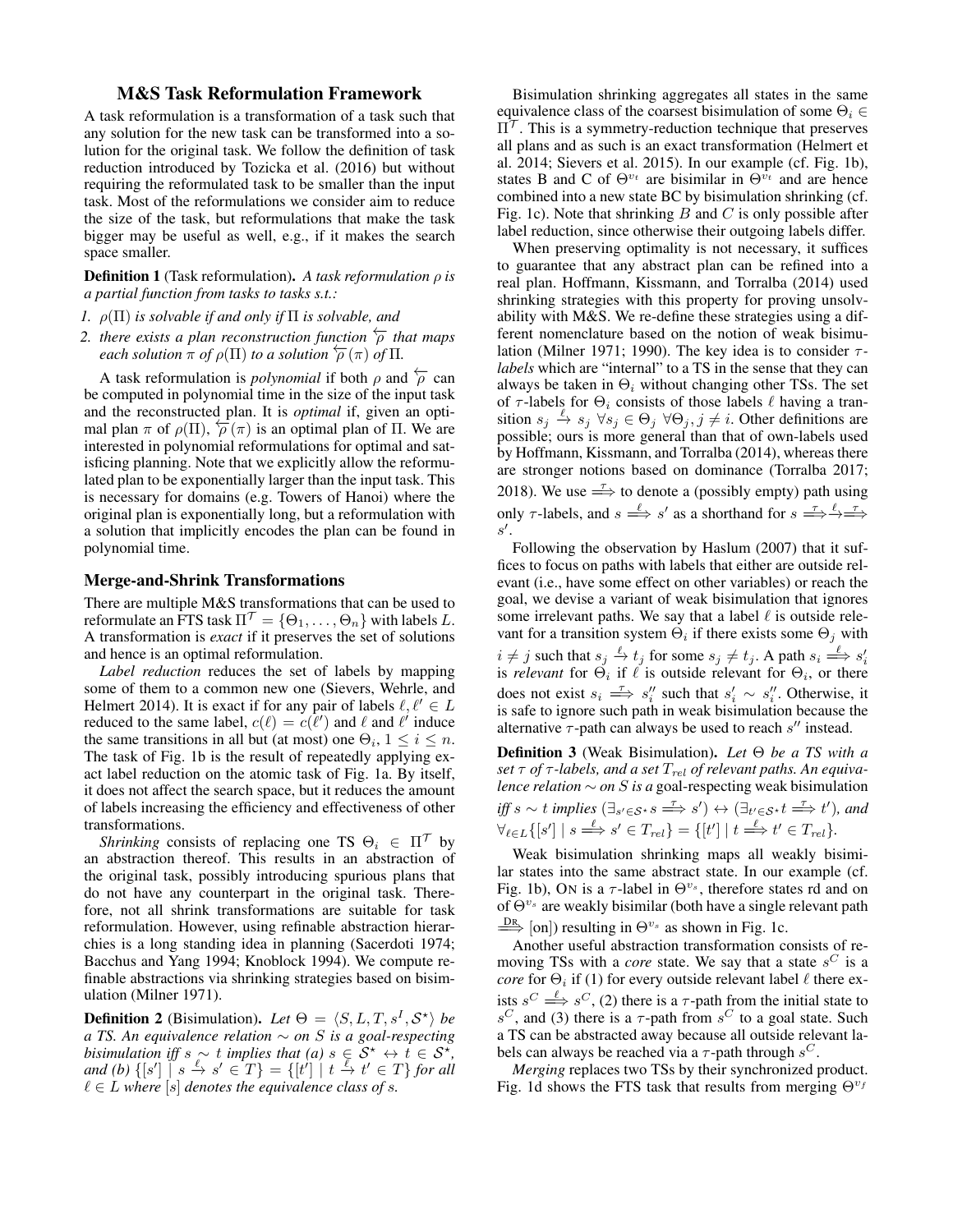and  $\Theta^{v_s}$  of the FTS task shown in Fig. 1c. Merging is an exact transformation (Helmert et al. 2014), which comes at the price that the size of the task grows quadratically with every merge, so it increases exponentially with the number of merges. In practice, we limit the maximum size of any TS in the reformulated task, forbidding any merge that goes beyond this limit. As label reduction, by itself merging does not change the reachable search space. However, it often enables additional label reduction, shrinking, and/or pruning. In our example of Fig. 1d, CF has become a  $\tau$ -label, so 2off and 2ro could be reduced by weak bisimulation.

Finally, there are multiple *pruning* techniques defined in the M&S framework. If a state  $s_i$  is *unreachable* (from the initial state) or *irrelevant* (cannot reach a goal) in any  $\Theta_i$ , it can be pruned (Helmert et al. 2014). If a label  $\ell$  is *dead* (i.e., there is no transition labeled with  $\ell$  in any  $\Theta_i \in \Pi^{\mathcal{T}}$ ) or *irrelevant* (i.e., all transitions labeled with  $\ell$  are self-loop transitions), then it can be pruned (Sievers, Wehrle, and Helmert 2014). If a TS  $\Theta_i \in \Pi^{\mathcal{T}}$  is the only one with a goal defined, i.e., there are no non-goal states in  $\Theta_i \in \Pi^{\mathcal{T}}$  with  $j \neq i$ , all outgoing transitions from goal states in  $\Theta_i$  can be removed (Hoffmann, Kissmann, and Torralba 2014). If a TS has only one state and no dead labels, it can be pruned. All these pruning techniques preserve at least one optimal plan and are therefore exact transformations.

### Plan Reconstruction

M&S iteratively applies the transformations described above on a task  $\Pi' = {\Theta_1, \ldots, \Theta_k}$ , resulting in a sequence of reformulation steps  $\rho_1, \ldots, \rho_n$  producing a sequence of planning tasks  $\Pi_0^{\mathcal{T}}, \ldots, \Pi_n^{\mathcal{T}}$  where  $\Pi_0^{\mathcal{T}} = \Pi^{\mathcal{T}}$ , and  $\Pi_i^{\mathcal{T}} =$  $\rho_i(\Pi_{i=1}^{\mathcal{T}})$  for  $i \in [1, n]$ . We can run any planning algorithm to find a plan  $\pi^{\rho_n} = s_1^{\rho_n} \xrightarrow{\ell_1^{\rho_n}} s_2^{\rho_n} \xrightarrow{\ell_2^{\rho_n}} s_3, \dots$  of the final task  $\Pi_n^{\gamma}$ . The plan reconstruction procedure is then tasked to compute a plan  $\pi = s_1 \xrightarrow{\ell_1} s_2 \xrightarrow{\ell_2} \dots$  for the original task  $\Pi^{\mathcal{T}}$  from  $\pi^{\rho_n}$  and the sequence of reformulations.

Performing a reconstruction  $\overleftarrow{\rho_i}$  for each step  $\rho_i$  has some overhead because it requires to store each intermediate task. We avoid this by combining sequences of reformulations that correspond to merge, label reduction, and bisimulation transformations. Pruning-based transformations can be ignored by the plan reconstruction procedure because the plan found is still valid for the original task without any modifications. Plan reconstruction can be done for the entire transformation at once without storing information about the intermediate planning tasks. Therefore, we have a sequence of transformations  $\Pi^{\mathcal{T}} \xrightarrow{\rho_1} \Pi_1^{\mathcal{T}} \xrightarrow{\rho_2} \Pi_2^{\mathcal{T}} \dots$  with only two types of reformulations to consider: merging + label reduction + bisimulation shrinking ( $\rho^{MLB}$ ), and weak bisimulation shrinking  $(\rho^{\tau B})$ .

We first consider the reconstruction of a reformulation  $\rho^{MLB}$  on a task  $\Pi_i^{\mathcal{T}}$ , resulting in a task  $\Pi_{i+1}^{\mathcal{T}}$ . The state space of  $\Pi_{i+1}^{\gamma}$  is a bisimulation of the state space of  $\Pi_i^{\gamma}$ , space of  $\Pi_{i+1}$  is a bisimulation of the state space of  $\Pi_i$ ,<br>so any sequence  $s_1 \xrightarrow{\ell_1} s_2 \xrightarrow{\ell_2} \dots$  in  $\Pi_i^{\mathcal{T}}$  has its counterpart  $\alpha(s) \xrightarrow{\ell'_1} \alpha(s_2) \xrightarrow{\ell'_2} \dots$  in  $\Pi_{i+1}^T$  and vice versa. To reconstruct the plan, we need two functions  $\alpha$  and  $\lambda$ , mapping states and labels in  $\Pi_i^{\prime}$  to states and labels in  $\Pi_{i+1}^{\gamma}$ . The  $\alpha$  function is computed by M&S heuristics and

compactly represented with the so-called cascading tables or merge-and-shrink representation (Helmert et al. 2014; Helmert, Röger, and Sievers 2015). The label mapping is simply the composition of all label reduction transformations used by  $\rho^{\tilde{M}LB}$ .

The plan can be reconstructed step by step, starting from  $s<sup>Z</sup>$ . Given the current factored state s and a step in the abstract plan  $\alpha(s) \stackrel{\ell}{\to} t'$ , find a transition  $s \stackrel{\ell}{\to} t$  such that  $\alpha(t) = t'$  and  $\lambda(\ell) = \ell'$ . Note that the straightforward approach of enumerating all transitions applicable from s is not guaranteed to terminate in polynomial time because, unlike in FDR tasks where the number of successors is bounded by the number of actions, in FTS there may be exponentially many successors in the size of the task. However, one can use the cascading tables representation to retrieve a factored state  $t = (t_1, \ldots, t_n)$  such that  $s \stackrel{\ell}{\to} t$ ,  $\ell' = \lambda(\ell)$ and  $\alpha(t) = t'$ . This works as follows: First, for each transition system  $\Theta_i$ , obtain the set  $S_i'$  of target states  $t_i$  such that  $s_i \stackrel{\ell}{\to} t_i$  for any label  $\ell$  such that  $\ell' = \lambda(\ell)$ . Then, traverse the cascading tables and, for each intermediate table that maps states of two transition systems  $\Theta_i$ ,  $\Theta_j$  to an abstract TS  $\Theta_{\gamma} = \gamma(\Theta_i \otimes \Theta_j)$ , compute the set of abstract states  $S_{\gamma} = \{s_{\gamma} \mid \exists_{s_i \in S'_i, s_j \in S'_j} s_{\gamma} = \gamma((s_i, s_j))\}$ , mapping each  $s_{\gamma} \in S_{\gamma}$  to one such  $(s_i, s_j)$  pair. This allows us to keep track of one factored state for each abstract state. After all cascading tables have been traversed, it suffices to return the factored state  $t$  associated with the abstract state  $t'$ .

Proposition 1. *Label reduction, merging (up to a size limit), pruning and bisimulation shrinking are optimal and polynomial reformulations.*

*Proof.* It is well-known that all these techniques can be computed in polynomial time (Helmert et al. 2014; Sievers, Wehrle, and Helmert 2014). Each step of the plan can be reconstructed by traversing the cascading-tables representation, which is polynomial in the size of the input task.  $\Box$ 

We now consider the reconstruction of a reformulation  $\rho^{\tau B}$  on a task  $\Pi_i^{\mathcal{T}} = {\Theta_1, \ldots, \Theta_k}$  where  $\rho^{\tau B}_{\phantom{\tau} \sigma}$  applies weak bisimulation shrinking to some TS in  $\Pi_i^{\prime}$ . We bies weak bisimulation similaring to some 15 in  $\Pi_i^1$ . We assume WLOG that  $\Theta_1$  is the shrunk TS, so  $\Pi_{i+1}^7$  $\{\alpha^{\tau B}(\Theta_1), \Theta_2, \ldots, \Theta_k\}.$  As  $\alpha^{\tau B}$  is induced by a weak bisimulation on the states of  $\Theta_1$ , then for any state s in  $\Pi_i^T$  and any transition  $\rho^{\tau B}(s) \stackrel{\ell}{\to} t^{\rho}$  in the reformulated task, there exists a path  $s \stackrel{\ell}{\implies} t$  in the original task such that  $\rho^{\tau}B(t) = t^{\rho}$ . Therefore, to reconstruct the plan for  $\Pi_i^{\mathcal{T}}$  from a plan for  $\Pi_{i+1}^{\mathcal{T}}$  one must re-introduce the  $\tau$ -label transitions until reaching a state where  $\ell$  is applicable and this results in some t such that  $\rho^{\tau} B(t) \stackrel{\tau}{\Longrightarrow} t^{\rho}$ . The search can be done locally in  $\Theta_1$  because  $\tau$ -labels have self-loop transitions in other TSs. To do so, we first look for all states  $u_1$  such that  $u_1 \xrightarrow{\ell} (\tilde{\rightarrow})^* t_1$  in  $\Theta_1$  and  $(\alpha^{\tau}{}^B(t_1), s[\Theta_2], \dots, s[\Theta_n]) = t^{\rho}$ . Then, we run uniform-cost search from  $s[\Theta_1]$  using only transitions with  $\tau$ -labels until we reach such an  $u_1$ . Note that this runs in polynomial time in the size of the input task.

This procedure has similarities with red-black plan repair (Domshlak, Hoffmann, and Katz 2015), the plan reconstruction of the merge values reformulation (Tozicka et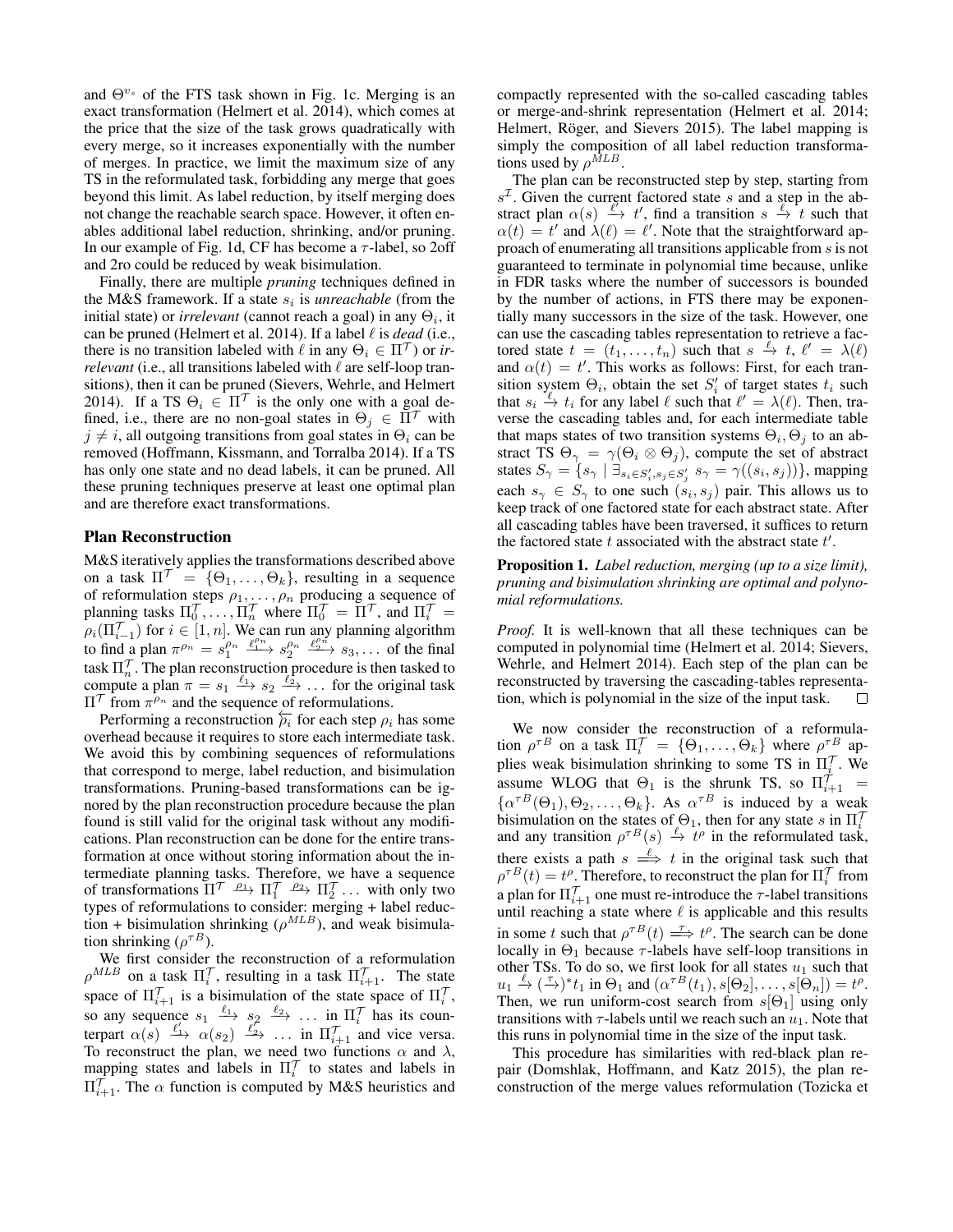al. 2016), or decoupled search (Gnad and Hoffmann 2018). These algorithms repair an abstract/relaxed plan by introducing additional actions to enable the preconditions ignored by the relaxed plan. Our case is slightly more complex because the same label may have multiple targets so one must ensure the remaining abstract plan is applicable in the resulting state.

If a TS  $\Theta_i$  with a core state s<sup>C</sup> was abstracted away, its corresponding path must be reconstructed as well. For each transition in the abstract plan with label  $\ell$ , we find the shortest  $s_i \stackrel{\ell}{\implies} s'_i$  from the current state  $s_i$  (initialized to the initial state of  $\Theta_i$  in the first iteration, and to the final state in the path of the previous iterations afterwards), and  $s_i' \implies s^C$ . Note that to keep the plan shorter, we do not enforce the  $\tau$ -path to go via the core state, but rather the condition above suffices to ensure that the rest of the plan can be reconstructed.

Proposition 2. *Weak bisimulation shrinking is a polynomial reformulation.*

*Proof.* The coarsest weak bisimulation of a TS can be computed by computing the bisimulation of the transitive closure of the TS over  $\tau$ . Each step of the plan reconstruction corresponds to an uniform-cost search on each TS. Both operations take polynomial time in the size of the TS.  $\Box$ 

Consider the following plan of the task shown in Fig. 1c:  $(A, 2, off) \xrightarrow{\text{CF}} (A, 2, ro) \xrightarrow{\text{DR}} (BC, 1, ro) \xrightarrow{\text{DR}} (D, 0, ro)$ . To reconstruct the plan for the task prior to weak bisimulation shrinking (cf. Fig. 1b), we execute it and, when DR cannot be applied in rd, we insert a  $\tau$ -transition with ON resulting in the plan:  $(A, 2, off) \xrightarrow{CF} (A, 2, rd) \xrightarrow{ON} (A, 2, on) \xrightarrow{DR}$  $(BC, 1, on) \xrightarrow{DR} (D, 0, on)$ . Then, we reconstruct the plan for the atomic task of Fig. 1a step by step, resulting in a plan:  $(A, 2, off) \xrightarrow{CF} (A, 2, rd) \xrightarrow{ON} (A, 2, on) \xrightarrow{DR_{A-B,2-1}}$  $(B, 1, \text{on}) \xrightarrow{\text{DR}_{\text{B-D},1-0}} (D, 0, \text{on}).$ 

#### Relation to FDR Reformulation Methods

The M&S reformulations are closely related to previous FDR reformulation methods like the generalize actions (Tozicka et al. 2016), fluent merging (Seipp and Helmert 2011), and abstraction-based reformulations (Helmert 2006b; Haslum 2007; Tozicka et al. 2016). To compare reformulation methods over different formalisms, we consider that a method dominates another if it can perform the same reformulations.

Definition 4 (Dominance of Reformulation Methods). *An FTS task reformulation method* X *dominates an FDR reformulation method* Y *if, given an FDR task*  $\Pi^{\mathcal{V}}$  *and a reformulation*  $\rho^Y \in Y$  applicable over  $\Pi^{\mathcal{V}}$ , there exists a reformu*lation*  $\rho^X \in X$  *such that it is applicable in atomic*( $\Pi^{\mathcal{V}}$ ) and  $\rho^X(atomic(\Pi^{\mathcal{V}})) = atomic(\rho^Y(\Pi^{\mathcal{V}}))$ *. We say that the domination is strict if there exists*  $\rho^X \in X$  *such that it is applicable in* atomic(Π<sup>V</sup> ) *but there does not exist*  $any \rho^Y \in Y$  *applicable in*  $\Pi^{\mathcal{V}}$  *and*  $\rho^X(atomic(\Pi^{\mathcal{V}})) =$  $atomic(\rho^Y(\Pi^{\mathcal{V}})).$ 

The *generalize actions* reformulation reduces the number of FDR actions by substituting two actions by a single one if they are equal except for a precondition on a binary variable. Formally, whenever there is a variable  $w$  with domain  $D_w = \{x, y\}$ , and two actions  $a_1, a_2$  s.t.  $\mathcal{V}(pre_{a_1}) =$  $\mathcal{V}(pre_{a2}), \forall v \in (\mathcal{V}(pre_{a1}) \setminus \{w\}) \ pre_{a1}(v) = pre_{a2}(v),$  $pre_{a1}(w) = x$ ,  $pre_{a2}(w) = y$ , and  $eff_{a1} = eff_{a2}$ . Then,  $a_1$  and  $a_2$  can be replaced by a' where  $\operatorname{eff}_{a'} = \operatorname{eff}_{a_1}$  and  $pre_{a'}(v) = pre_{a1}(v) \ \forall v \in (\mathcal{V}(pre_{a1}) \setminus \{w\}).$ 

Theorem 1. *Exact label reduction strictly dominates the generalize actions reformulation.*

*Proof Sketch.* If generalize actions replaces  $a_1$  and  $a_2$  in  $\Pi^{\mathcal{V}}$ by a', then there are labels  $\ell_1$  and  $\ell_2$  in  $atomic(\Pi^{\mathcal{V}})$  that correspond to  $a_1$  and  $a_2$  and a TS  $\Theta_w$  that corresponds to w in  $\Pi^{\mathcal{V}}$ . As  $a_1$  and  $a_2$  have the same effects and preconditions on all variables except v, then  $\ell_1$  and  $\ell_2$  are equal except for  $\Theta_w$ so they can be reduced. Label reduction is more general because it may result in transitions with different targets from the same state and label, which is not possible in FDR.  $\Box$ 

*Fluent merging* is an FDR reformulation inspired by the merge transformation in M&S (Seipp and Helmert 2011). It replaces two variables  $v_1, v_2 \in V$  by their product, resulting in a variable  $v_{1,2}$  with domain  $D_{v_1,v_2} = D_{v_1} \times D_{v_2}$ . However, adapting the FDR actions is not straightforward since they would require disjunctive preconditions. For example, if action  $a_1$  has a precondition on  $v_1$  but not on  $v_2$ , then the action is applicable for several values of  $D_{v_1,v_2}$  but not for all of them. Since FDR does not allow for disjunctive preconditions, multiple copies of the actions are needed to encode the preconditions and effects on the new variable. Similarly, auxiliary actions must be added to encode a disjunctive goal whenever a goal and a non-goal variable are merged. In this case, the merge transformation does not dominate fluent merging because it does not add such auxiliary labels and transitions. This is arguably an advantage since adding them is not expected to be beneficial or, otherwise, an equivalent reformulation could be defined in M&S.

The use of abstraction for task reformulation in planning has a long history (Knoblock 1994). The key idea is to solve an abstraction of the problem and then refine the abstract solution by filling the gaps. Not all abstractions are suitable for this, since they need to ensure that any solution for the abstract task can be refined into a plan for the original task. Abstractions with this property are said to be *refinable*. Abstraction reformulations were first applied in FDR by the Fast Downward planner (Helmert 2006a). Their reformulation abstracts away any root variable in the causal graph (i.e., does not have dependencies on other variables) whose free domain transition graph is strongly connected (i.e., one can always set the variable to any desired value by applying a sequence of actions). This was generalized by Haslum (2007) into the *safe variable abstraction* reformulation under the observation that (1) it suffices to consider values that are relevant for other variables (because they are precondition or effect of an action that has another variable in its effect); and (2) the goal only needs to be achieved at the end of the plan so the goal value must be free reachable from other relevant values, but it is not necessary that other values are reachable from the goal value.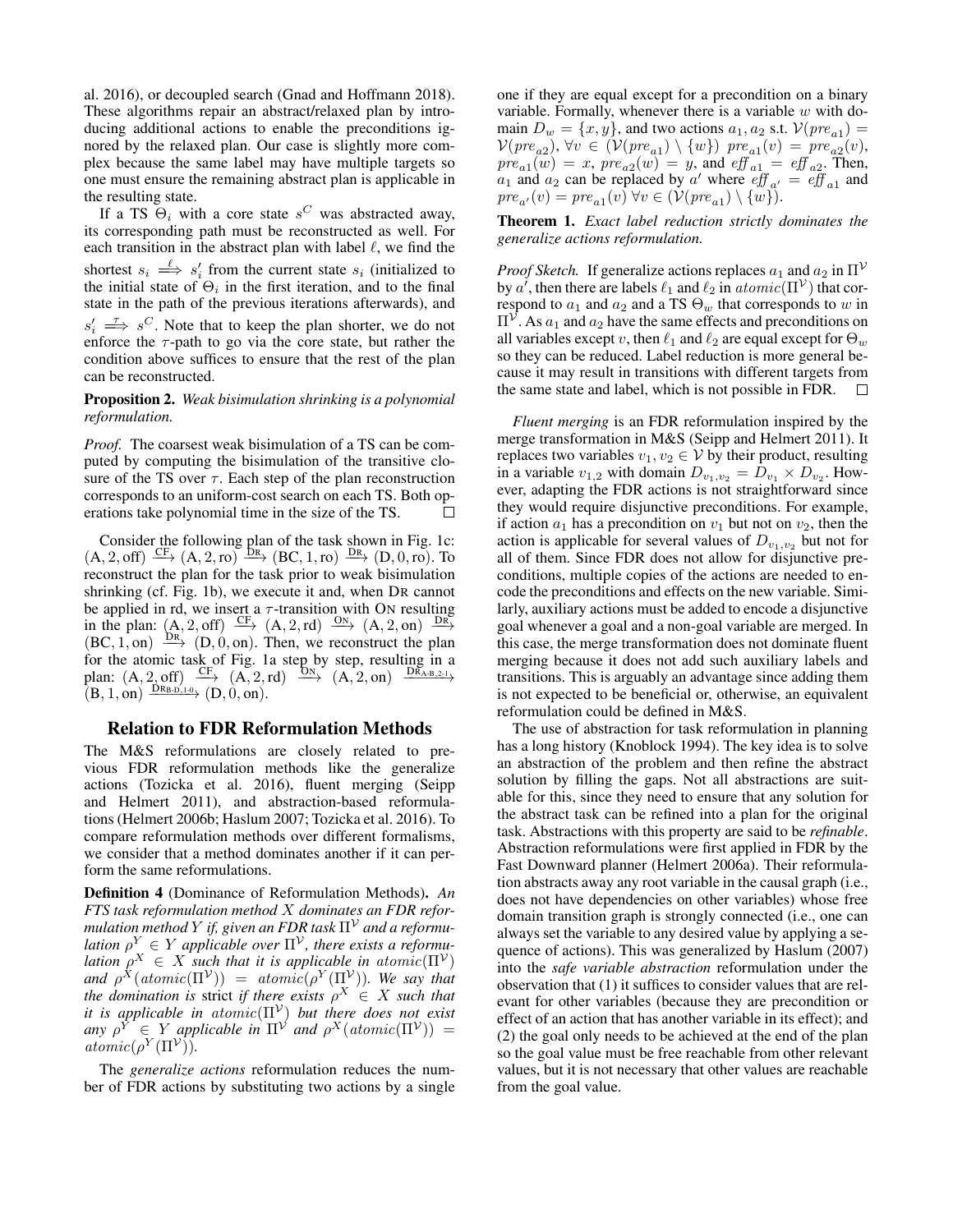Finally, one can also ignore the difference among some values of a variable without ignoring it completely: the *merge values* reformulation reduces the domain of an FDR variable by merging several values whenever they can be switched via actions without any side effects (Tozicka et al. 2016). Formally, let v be a variable with  $x, y \in D_v$ , and  $a_1$ and  $a_2$  be actions s.t.  $V(pre_{a1}) = V(eff_{a1}) = V(pre_{a2}) =$  $V(eff_{a2}) = \{v\}$ , and  $pre_{a1}(v) = eff_{a2}(v) = x$ , and  $pre_{a2}(v) = eff_{a1}(v) = y$ . Then, x may be removed from  $D_v$ , replacing every occurrence of x in A, I, and G by y.

As all these methods, weak bisimulation shrinking obtains a refinable abstraction, but on the FTS representation, taking advantage of the flexibility of M&S to compute abstractions.

Theorem 2. *Removing transition systems with core states after applying weak bismulation shrinking strictly dominates the safe variable abstraction reformulation.*

*Proof Sketch.* If a variable is abstracted away, abstract states corresponding to the values that appear in the preconditions of outside relevant actions are all weakly bisimilar. After shrinking, the resulting abstract state is a core state.  $\Box$ 

Theorem 3. *Weak bisimulation shrinking strictly dominates the merge values reformulation.*

*Proof Sketch.* If values  $x, y$  of variable  $v$  are merged, there exist  $\ell_1, \ell_2$  in  $atomic(\Pi^{\mathcal{V}})$  corresponding to  $a_1, a_2$ , and a TS  $\Theta_v$  representing v. As v is the only variable in the preconditions and effects of  $a_1$  and  $a_2$ ,  $\ell_1$  and  $\ell_2$  are  $\tau$ -labels in  $\Theta_v$ . Since  $x \stackrel{\tau}{\implies} y$  and  $y \stackrel{\tau}{\implies} x$ , x and y are weakly bisimilar.  $\Box$ 

## Search on the FTS Representation

To use our reformulation framework, planning algorithms must be used to find a solution to the reformulated FTS task. Heuristic search is a leading approach for solving classical planning problems (Bonet and Geffner 2001). A compilation into an FDR task having an action for each combination of transitions with the same label in different TSs is possible, but may incur a big overhead, potentially losing any gains obtained by the reformulation methods. Here, we consider how to apply heuristic search algorithms to FTS tasks by defining the successor generation and heuristic evaluation.

Successor generation is the operation that, given a state s, generates all transitions  $s \stackrel{l}{\rightarrow} t$  in the state space of the task. This typically is done in two steps: (1) generate the set of actions that are applicable in s and (2) for each such action obtain the corresponding successor state.

Since the number of actions in FDR tasks may be very large, iterating over all of them to check whether they are applicable in s is inefficient. The Fast Downward Planning System uses a tree data-structure to efficiently retrieve the applicable actions in a given state (Helmert 2006b). However, this data-structure relies on actions being applicable either only for one value of each variable if  $v \in V(pre_a)$ or in all values of such variable otherwise. This is no longer true for labels in the FTS representation. A label is applicable in a factored state  $s$  if there exists an outgoing transition  $s[\Theta_i] \stackrel{l}{\rightarrow} t_i$  for each  $\Theta_i \in \Pi^{\mathcal{T}}$ . Since there may be

any number of transitions in each  $\Theta_i$  from any number of source states, labels may be applicable for arbitrary sets of states. We pre-compute for every abstract state  $s_i \in \Theta_i$  the set of labels with an outgoing transition from  $s_i$ , denoted  $L_{s_i}$ . Then, given a state s, the set of applicable labels can be computed as  $\bigcap_{\Theta_i} L_{s[\Theta_i]}.$ 

Step (2) is simple in FDR since the new state is a copy of s, overriding the value of variables in the effect. In the FTS representation, however, there may be multiple successors from s with label  $\ell$ . We enumerate all possible successors by considering all outgoing transitions from  $s[\Theta_i]$  in every  $\Theta_i$ . To do this efficiently, for each label  $\ell$  we divide the set of TSs in  $\Pi^{\mathcal{T}}$  in three sets: the irrelevant TSs where  $\ell$ only induces self-loop transitions, deterministic TSs where for every  $s_i \in \Theta_i$  there is a single outgoing transition with  $\ell$ , and non-deterministic TSs where there may be multiple transitions from the same source state. Only the latter require to enumerate all possible transitions, whereas irrelevant TSs are ignored and the effect on deterministic TSs can be set as in FDR tasks.

We now discuss how to derive heuristic functions for the FTS representation, which are essential to guide the search and find solutions to large tasks. As most heuristic functions have originally been defined for STRIPS or FDR, they need to be adapted to use them in FTS tasks. This is similar to adding support for a limited form of disjunctive preconditions and conditional effects. In optimal planning, we use merge-and-shrink heuristics since they are already based on FTS.

To apply our reformulation framework on satisficing planning, we adapt the FF heuristic (Hoffmann and Nebel 2001). FF is based on the delete-relaxation, ignoring the delete effects of STRIPS actions. In FDR, "ignoring deletes" is interpreted as ignoring the negative effect of the actions, so that variables accumulate values instead of replacing them. This is easily extrapolated to the FTS representation by considering that each TS may simultaneously be in multiple states.

To compute the heuristic, we compile our task into an FDR task with one unary action  $a_{s_i,\ell,t_i}$  for each transition  $s_i \stackrel{\ell}{\to} t_i$  in some  $\Theta_i$ . This action has  $t_i$  as effect, and  $s_i$ as precondition plus additional preconditions for each other  $\Theta_i$  where l is not applicable in all states. If there is a single state  $s_j \in \Theta_j$  where  $\ell$  is applicable, we add  $s_j$  to the precondition of  $a_{s_i,\ell,t_i}$ . If there are more than one, we add an auxiliary fact to our task  $f_{\ell,j}$  that represents the disjunction of those states, as well as auxiliary unary actions from each of those states to  $f_{\ell,j}$ .

Afterwards, we retrieve the relaxed plan as a set of transitions  $s_i \stackrel{\ell}{\to} t_i$ , and add the cost of all their labels to obtain the heuristic value. One difference to FF for FDR is that there, FF counts each action only once because no action needs to be applied more than once in delete-free tasks. We do not do this to avoid underestimating the goal distance when the same label may have different effects (e.g. label DR in Fig.1b).

The delete-relaxation is also useful to select preferred actions. In FDR, an action is preferred in state  $s$  if it belongs to the relaxed plan of FF for s. In FTS, we consider  $s \stackrel{\ell}{\to} t$  to be preferred if the relaxed plan from s contains a transition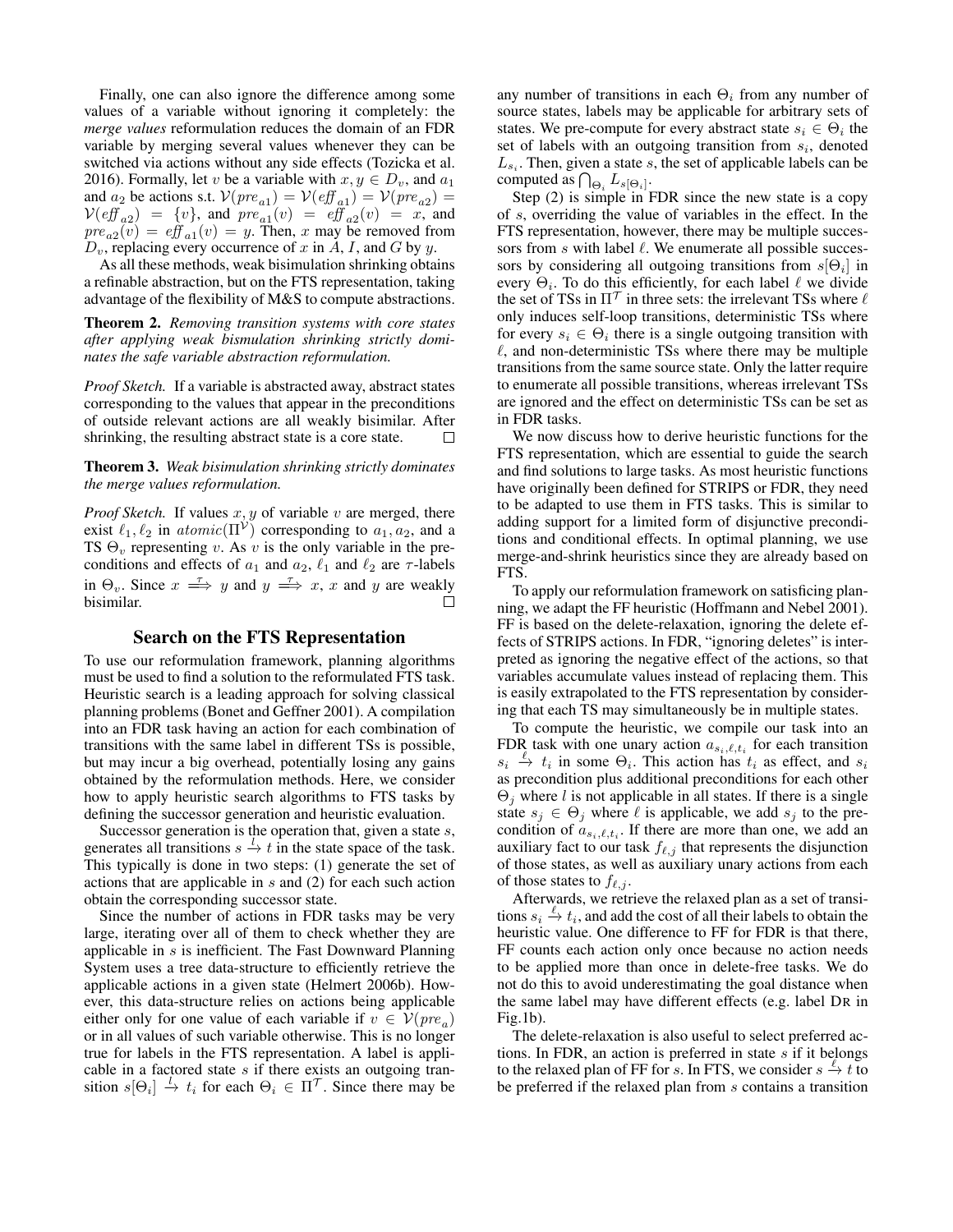labeled with  $\ell$  and with target  $t_i$  s.t.  $\exists \Theta_i t[\Theta_i] = t_i$ .

# Experiments

We implemented the M&S reformulation framework in Fast Downward (FD) (Helmert 2006b), using its existing M&S framework (Sievers 2018) and extending it with weak bisimulation as well as pruning transformations that remove dead labels and irrelevant TSs and labels. We also modified the layout of the algorithm: firstly, since our pruning transformations might trigger further pruning opportunities, we always repeatedly apply them until a fixpoint is reached. Secondly, we run label reduction and shrinking on the atomic FTS task until no more simplifications are possible. Finally, we cannot exactly control the amount of shrinking done because this would result in non-refinable abstractions that do not admit plan reconstruction. Instead, we restrict merging to satisfy the size limit and only shrink after merging and pruning.

To consider the effects of some of the M&S transformations on the task reformulation individually, we consider the following configurations. As the simplest baseline, we only transform the FDR task (FDR) into the atomic FTS task (a), without any further transformations. This does not affect the state space at all, but serves for quantifying the overhead of our implementation over FD, mainly due to using different data structures to represent the task and perform successor generation. Another variant of atomic adds exact label reduction and shrinking (a-ls), either based on bisimulation for optimal planning or weak bisimulation for satisficing planning. Other configurations combine label reduction and shrinking with a merge strategy. For the latter, we consider DFP (d-ls) and sbMIASM (m-ls, called dyn-MIASM originally) (Sievers, Wehrle, and Helmert 2014), with a size limit of 1000 on the resulting product. We did not find qualitative differences with size limits of 100 and 10000. We impose a time limit of 900s on the reformulation process. For the overall planning, we use a limit of 3.5 GiB and 1800s. We use all STRIPS benchmarks from the optimal/satisficing tracks of all IPCs, two sets consisting of 1827/1816 tasks across 48 unique domains.<sup>1</sup>

# Search Space Reduction

To assess the impact of our task reformulations on the reachable state space, we run uniform-cost search and evaluate the number of expansions until the last  $f$ -layer. Fig. 2 compares the FDR representation against a-ls and d-ls with bisimulation (top) and weak bisimulation (bottom) shrinking. We observe that even with only label reduction and bisimulation shrinking (a-ls) there are state space reductions of up to one order of magnitude in some cases. Most of these gains are due to shrinking, given that label reduction does not change the state space and pruning cannot be performed often in the atomic representation due to the preprocessing of FD. When using merge transformations (d-ls), state space reductions can often be of up to several orders of magnitude. It is worth



Figure 2: Expansions until last  $f$ -layer of blind search on the FDR task and different reformulated FTS tasks, using bisimulation (top) and weak bisimulation (bottom) for shrinking.

noting that merging does not affect the state space, so this reduction is due to the synergy with pruning and shrinking.

If optimality does not need to be preserved, larger reductions can be achieved with weak bisimulation shrinking. In this case, 305 tasks (including entire domains like logistics, miconic, movie, rovers, and zenotravel) can be solved during the reformulation resulting in 0 expansions (points on the x-axis). The reason is that weak bisimulation shrinks away entire TSs (e.g., if they form a single connected component with actions without side preconditions or effects, which translate to  $\tau$ -labels). An example is logistics: as trucks/airplanes can always freely change their location with the drive/fly action, weak bisimulation simplifies the TSs describing their position, after which the TSs for packages can also be simplified. Previous abstraction reformulation approaches solved many of these domains too, with the exception of Rovers, where they obtained reductions but without completely simplifying the domain. With merge reformulations, 460 tasks are solved with DFP (completely solving transport-opt), and 514 with MIASM (solving all but two instances in parcprinter-opt). This is remarkable given the low limit of 1000 abstract states.

#### Results with Informed Search

We evaluate the impact of our reformulations in terms of coverage (see Table 1), expansions, and total time (see Fig. 3). On the optimal benchmarks, we run  $A^*$  with  $h^{max}$ and M&S with DFP using a 50000 size limit and (approximate) bisimulation shrinking. On the satisficing benchmarks, we run lazy greedy search with  $h^{\text{FF}}$ , with and without preferred operators. The comparison of FDR and atomic (a) shows that our implementation has some overhead. Both

 $1$ Implementation: https://doi.org/10.5281/ zenodo.3232878, dataset with benchmarks: https: //doi.org/10.5281/zenodo.3232844.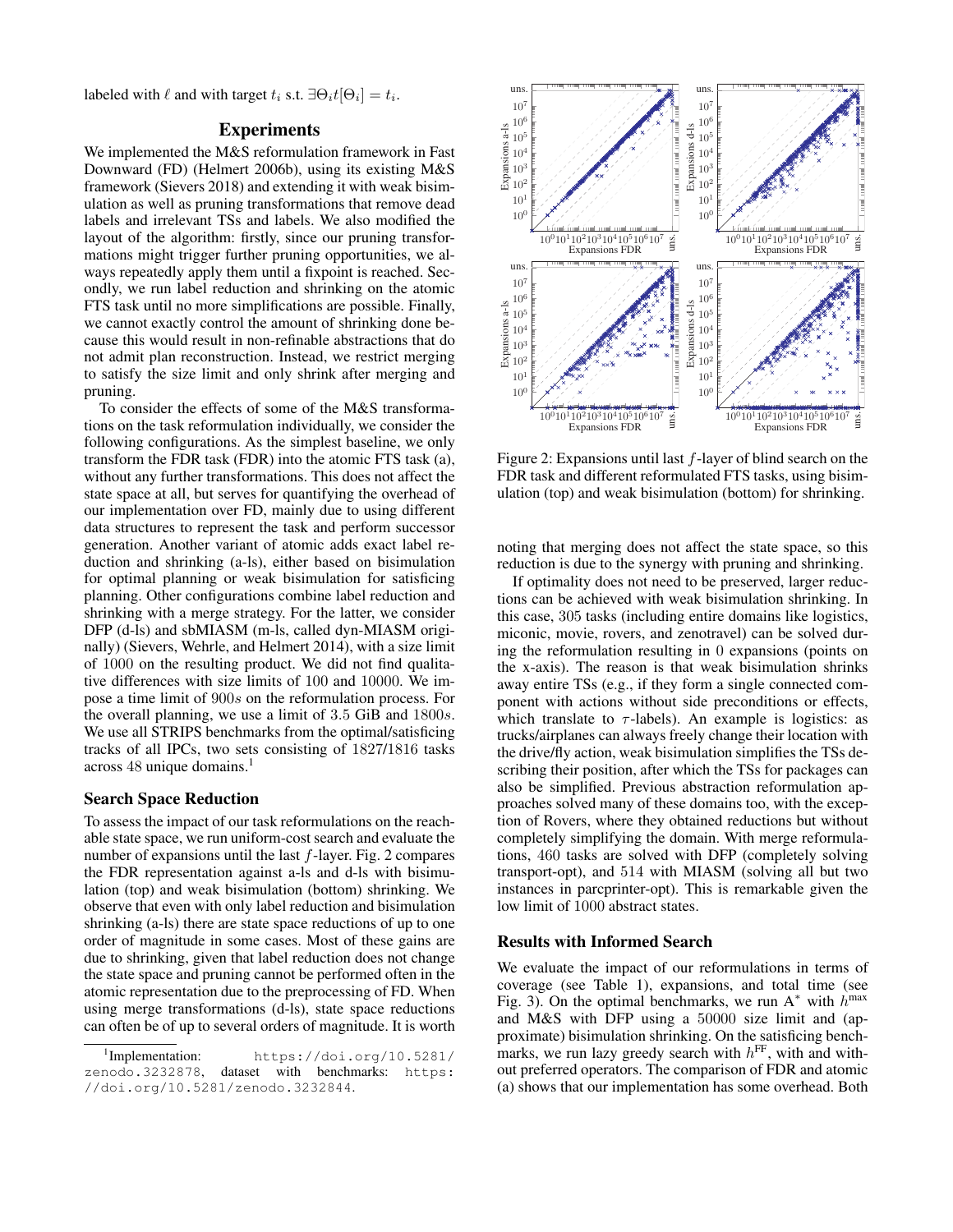

Figure 3: Expansions until last f-layer and total time of a vs. a-ls (left) and a-ls vs. d-ls (right) for A∗with M&S (left block) and lazy greedy search with  $h^{\text{FF}}$  and preferred operators (right block).

configurations explore the same state space with very similar heuristics.  $h^{\text{max}}$  and  $h^{\text{FF}}$  are computed in the same way with no big overhead and the runtime of plan reconstruction is usually negligible. In terms of heuristic value,  $h^{\text{max}}$ is identical and  $h^{\text{FF}}$  only differs due to tie-breaking and because some actions may be counted twice. One of the main sources of overhead is the memory used to represent FTS tasks. Our data structures use  $O(|L|)$  memory on each TS, whereas in FDR no memory is wasted for variables not mentioned in the preconditions or effects.

Label reduction and shrinking on the atomic FTS task (als) is useful in most cases, increasing total coverage in all configurations. This reformulation reduces the state space as well as the task description size (i.e. reducing the TSs in the FTS representation). Therefore, gains in expanded nodes usually translate into lower search times, and it can pay off despite the overhead of the precomputation phase on total time.

Merge reductions (d-ls), however, are oftentimes harmful in combination with delete-relaxation heuristics  $(h<sup>max</sup>)$ and  $h<sup>FF</sup>$ ), due to the overhead caused by increasing the task size. Nevertheless, they can be very useful in some domains, whenever there is enough synergy with pruning (e.g. woodworking, tpp) or shrinking (e.g. childsnack). Indeed, for all heuristics we tried, merge reformulations are useful in at least a few domains. This is also reflected in the orcl column that shows how many instances are solved by any of our configurations. This is often much larger than our atomic configuration, but also than the FDR baseline, showing that if the right reformulations are chosen for each domain, they can compensate for the overhead of using an FTS representation.

The results of d-ls with M&S heuristics are different be-

|                                     |  |  | FDR<br>$a \rightarrow a + s$<br>$d \rightarrow s$<br>$d \rightarrow s$<br>$d \rightarrow s$<br>$d \rightarrow s$<br>$d \rightarrow s$<br>$d \rightarrow s$ |                                         |  |  | $\frac{34}{6}$ a $\frac{4}{6}$ -3 $\frac{4}{6}$ -4 $\frac{5}{6}$ to GCl |      |
|-------------------------------------|--|--|------------------------------------------------------------------------------------------------------------------------------------------------------------|-----------------------------------------|--|--|-------------------------------------------------------------------------|------|
| FDR - 12 13 37 36 797               |  |  |                                                                                                                                                            | FDR - 18 15 27 22 1326                  |  |  |                                                                         |      |
|                                     |  |  | a 1 - 1 36 36 770 $\frac{1}{22}$                                                                                                                           | a $6 - 1328221272$                      |  |  |                                                                         | 1413 |
| a-ls $3\quad 4\quad -36\, 35\, 780$ |  |  | $\mathbf{B}$                                                                                                                                               | a-ls $1815 - 31241368$                  |  |  |                                                                         |      |
|                                     |  |  | d-ls 2 2 1 - 7 600 $\frac{3}{2}$                                                                                                                           | d-ls 10 10 4 - 11 1208 $\pm$            |  |  |                                                                         |      |
| $m-1s$                              |  |  | 4 4 4 19 $-632$                                                                                                                                            | m-ls $13\ 15\ 7\ 21\ -1224$             |  |  |                                                                         |      |
|                                     |  |  | FDR $-2$ 3 12 14 822 $\circ$                                                                                                                               | FDR $-171524231502$ or                  |  |  |                                                                         |      |
|                                     |  |  | a $4 - 11316826$                                                                                                                                           | a $8 - 1125241461 \, \text{m}$          |  |  |                                                                         |      |
|                                     |  |  | a-ls $7\ 4\ -13\ 16\ 831\ \div$                                                                                                                            | a-ls                                    |  |  | $13 \quad 8 \quad -26 \quad 26 \quad 1471 \quad \ldots$                 |      |
|                                     |  |  | d-ls 13 11 10 $-11815\frac{3}{5}$                                                                                                                          | d-ls 9 6 2 - 15 1357 $\mu$ <sup>0</sup> |  |  |                                                                         |      |
|                                     |  |  | m-ls 16 15 15 16 $-849 \approx$                                                                                                                            | m-ls 9 7 3 16 $-1322$                   |  |  |                                                                         |      |

Table 1: Domain comparison of coverage for  $A^*(left)$  with  $h^{\text{max}}$ (top) and M&S (bottom), and lazy greedy search (right) with  $h^{\text{FF}}$ , without (top) and with (bottom) preferred operators. A value in row x and column y denotes the number of domains where x is better than y. It is bold if this is higher than the value in y/x. Column "tot" shows total coverage and "orcl" shows the oracle, i.e., per-task maximized, coverage over our algorithms (thus excluding FDR).

cause there are more cases where the heuristic is less informed after the d-ls reformulation, increasing the number of expansions. There is also a large number of instances where the heuristic value for the initial state is perfect for a-ls whereas a large amount of search is needed with d-ls. The reason is that the options available for the merge strategy during the reformulation are reduced by the limit on abstract states, leading to different merge decisions, and possibly degrading the quality of the heuristic. However, with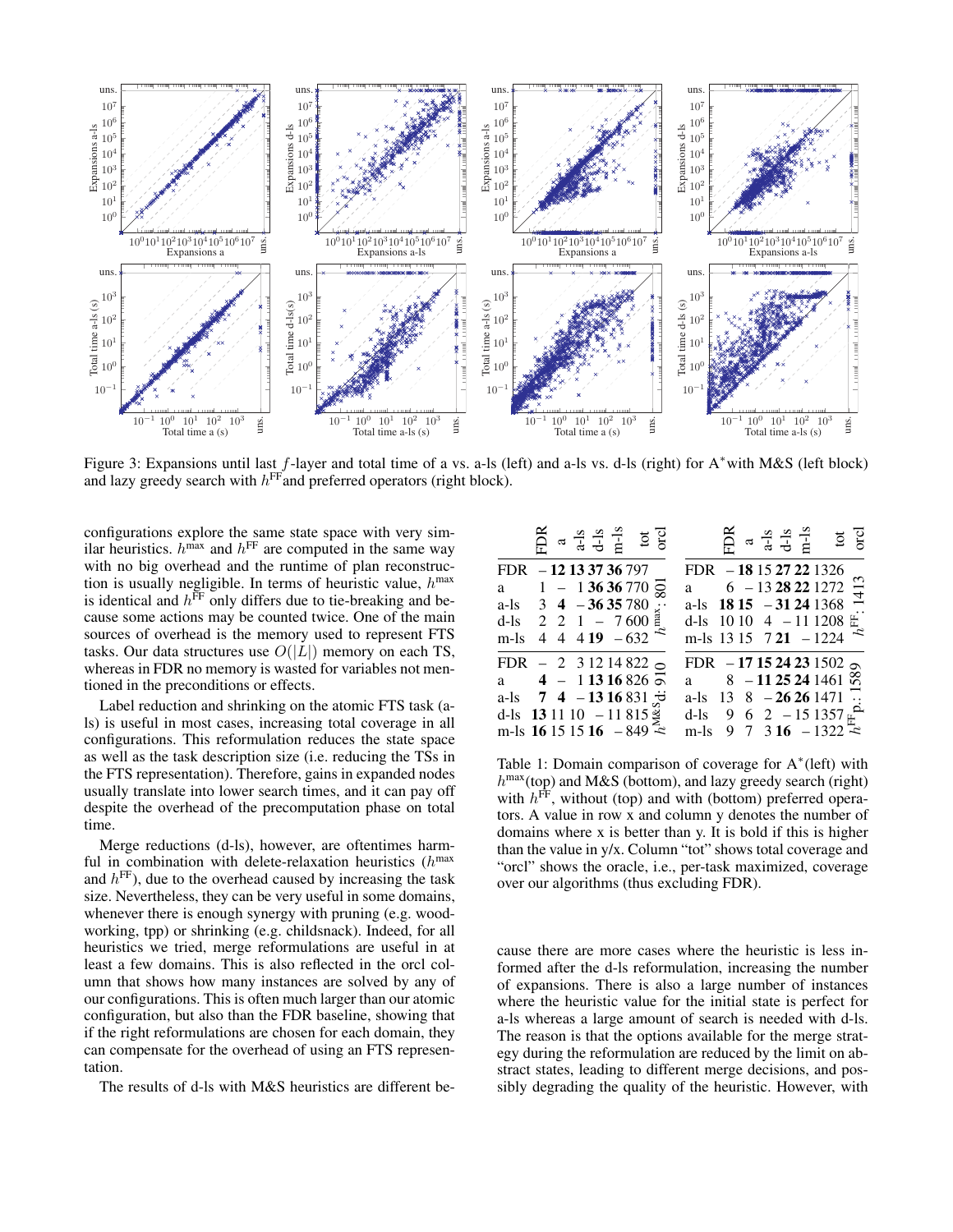M&S heuristics there is no overhead in runtime so d-ls pays off more often.

The rightmost two columns of Fig. 3 show results with  $h<sup>FF</sup>$  and preferred operators for satisficing planning. The reductions obtained by weak bisimulation shrinking are much stronger than by optimality preserving strategies, improving the performance of a-ls and d-ls in terms of expanded nodes. In terms of runtime, a-ls is useful in many cases despite the overhead caused by spending up to 900s in preprocessing. Merge reformulations, however, increase the computational cost of the heuristic, so they do not pay off over a-ls except in a few cases where the reduction is huge.

# Conclusion

In this work, we use the M&S framework for task reformulation and analyze its advantages over reformulations in FDR. Our results show a large potential of state space reductions, that sometimes can solve entire domains without any search.

The framework has even more potential by integrating new reformulation methods like subsumed transition pruning (Torralba and Kissmann 2015), or graph factorization (Wehrle, Sievers, and Helmert 2016). Our results also show that not all reformulations are always helpful. Thus, to materialize all this potential, methods to automatically select the best reformulation method for each domain are also of great interest (Gerevini, Saetti, and Vallati 2009; Fuentetaja et al. 2018).

# Acknowledgments

Silvan Sievers has received funding for this work from the European Research Council (ERC) under the European Union's Horizon 2020 research and innovation programme (grant agreement no. 817639). Alvaro Torralba has received ´ support by the German Research Foundation (DFG), under grant HO 2169/5-1 and DFG grant 389792660 as part of TRR 248 (see https://perspicuous-computing. science).

#### References

Bacchus, F., and Yang, Q. 1994. Downward refinement and the efficiency of hierarchical problem solving. *Artificial Intelligence* 71:43–100.

Bäckström, C., and Nebel, B. 1995. Complexity results for  $SAS^+$ planning. *Computational Intelligence* 11(4):625–655.

Bonet, B., and Geffner, H. 2001. Planning as heuristic search. *Artificial Intelligence* 129(1–2):5–33.

Bylander, T. 1994. The computational complexity of propositional STRIPS planning. *Artificial Intelligence* 69(1–2):165–204.

Coles, A., and Coles, A. 2010. Completeness-preserving pruning for optimal planning. In Coelho, H.; Studer, R.; and Wooldridge, M., eds., *Proc. of ECAI'10*, 965–966. Lisbon, Portugal: IOS Press.

Domshlak, C.; Hoffmann, J.; and Katz, M. 2015. Red-black planning: A new systematic approach to partial delete relaxation. *Artificial Intelligence* 221:73–114.

Dräger, K.; Finkbeiner, B.; and Podelski, A. 2006. Directed model checking with distance-preserving abstractions. In Valmari, A., ed., *Proc. of SPIN'06*, volume 3925 of *Lecture Notes in Computer Science*, 19–34. Springer-Verlag.

Dräger, K.; Finkbeiner, B.; and Podelski, A. 2009. Directed model checking with distance-preserving abstractions. *International Journal on Software Tools for Technology Transfer* 11(1):27–37.

Fuentetaja, R.; Barley, M. W.; Borrajo, D.; Douglas, J.; Franco, S.; and Riddle, P. J. 2018. Meta-search through the space of representations and heuristics on a problem by problem basis. In *Proc. AAAI'18*, 6169–6176.

Gerevini, A.; Saetti, A.; and Vallati, M. 2009. An automatically configurable portfolio-based planner with macro-actions: PbP. In *Proc. ICAPS'09*, 350–353.

Gnad, D., and Hoffmann, J. 2018. Star-topology decoupled state space search. *Artificial Intelligence* 257:24 – 60.

Haslum, P. 2007. Reducing accidental complexity in planning problems. In *Proc. IJCAI'07*, 1898–1903.

Helmert, M.; Haslum, P.; Hoffmann, J.; and Nissim, R. 2014. Merge & shrink abstraction: A method for generating lower bounds in factored state spaces. *Journal of the Association for Computing Machinery* 61(3).

Helmert, M.; Haslum, P.; and Hoffmann, J. 2007. Flexible abstraction heuristics for optimal sequential planning. In *Proc. ICAPS'07*, 176–183.

Helmert, M.; Röger, G.; and Sievers, S. 2015. On the expressive power of non-linear merge-and-shrink representations. In *Proc. ICAPS'15*, 106–114.

Helmert, M. 2006a. Fast (diagonally) downward. In *IPC 2006 planner abstracts*.

Helmert, M. 2006b. The Fast Downward planning system. *Journal of Artificial Intelligence Research* 26:191–246.

Hoffmann, J., and Nebel, B. 2001. The FF planning system: Fast plan generation through heuristic search. *Journal of Artificial Intelligence Research* 14:253–302.

Hoffmann, J.; Kissmann, P.; and Torralba, Á. 2014. "Distance"? Who Cares? Tailoring merge-and-shrink heuristics to detect unsolvability. In *Proc. of ECAI'14*.

Knoblock, C. 1994. Automatically generating abstractions for planning. *Artificial Intelligence* 68(2):243–302.

Milner, R. 1971. An algebraic definition of simulation between programs. In *Proc. IJCAI'71*, 481–489.

Milner, R. 1990. Operational and algebraic semantics of concurrent processes. In van Leeuwen, J., ed., *Handbook of Theoretical Computer Science, Volume B: Formal Models and Sematics*. Elsevier and MIT Press. 1201–1242.

Sacerdoti, E. D. 1974. Planning in a hierarchy of abstraction spaces. *Artificial Intelligence* 5:115135.

Seipp, J., and Helmert, M. 2011. Fluent merging for classical planning problems. In *ICAPS 2011 Workshop on Knowledge Engineering for Planning and Scheduling*, 47–53.

Sievers, S.; Wehrle, M.; Helmert, M.; Shleyfman, A.; and Katz, M. 2015. Factored symmetries for merge-and-shrink abstractions. In *Proc. AAAI'15*, 3378–3385.

Sievers, S.; Wehrle, M.; and Helmert, M. 2014. Generalized label reduction for merge-and-shrink heuristics. In *Proc. AAAI'14*, 2358–2366.

Sievers, S. 2018. Merge-and-shrink heuristics for classical planning: Efficient implementation and partial abstractions. In *Proc. of SOCS'18*, 90–98.

Torralba, Á., and Kissmann, P. 2015. Focusing on what really matters: Irrelevance pruning in merge-and-shrink. In *Proc. of SOCS'15*, 122–130.